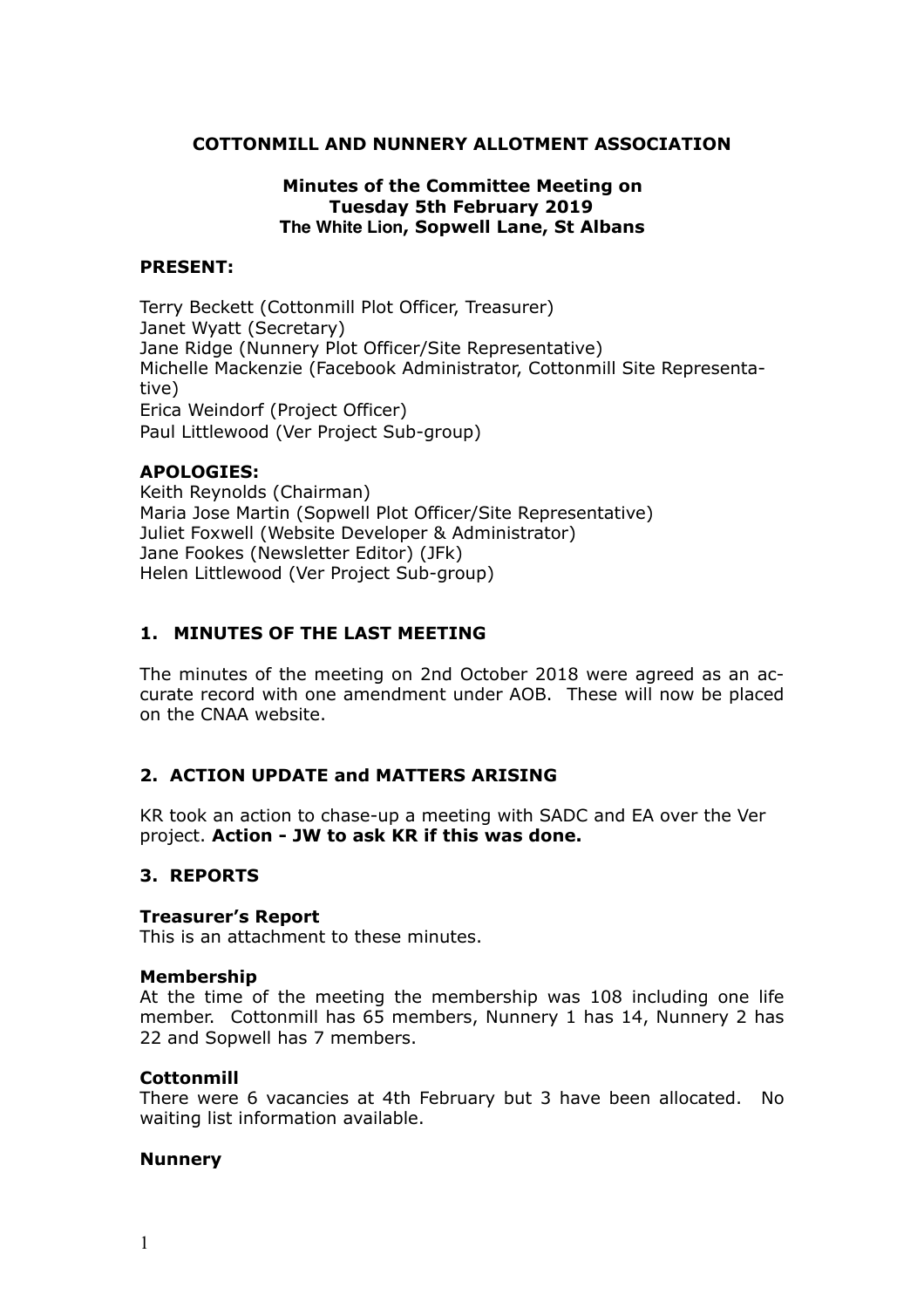There is one vacancy on Nunnery 1 and two on the waiting list. No vacancies on Nunnery II two on the waiting list.

## **Sopwell**

No report available.

## **Communications.**

- Facebook page is being used nothing unusual to report.
- A Newsletter is due in March and content identified at this meeting will be passed to JFk by JW. **Action: JW**
- JFx will not be standing for the Website Administrator position at the AGM and the Committee is actively seeking a replacement to maintain the website. An email will be sent out to members listing Committee vacancies and asking for nominations. The job description is to be supplemented with reference to the technical skill level. Jane Ridge has offered to learn how to do the tasks required to keep the Website active in case no-one steps forward. **Action: JW to contact JFx to ask for guidance on the skill level and if JR can receive some training.**

## **4. AGM**

• The CNAA Constitution requires that Committee Officers and Members can serve for three years and then must stand down but can put themselves forward for re-election. To keep track of when these three year periods are reached JW extracted information from previous AGM minutes as follows:

Elected in 2016 and therefore standing down this year. Chair - KR. Willing to stand again Facebook - MM. Willing to stand again Cottonmill Site Rep. - MM Nunnery Plot Officer/Site Rep - JR. Willing to stand again Website Administrator - JFx

Elected in 2017 Treasurer - TB Cottonmill Plot Officer - TB Newsletter Editor - JFk

Elected in 2018 Secretary - JW Project Officer - EW Sopwell Plot Officer/Site Rep

• TB has found the Cottonmill Site difficult to serve as the Plot Officer without assistance which has been provided informally by PL and this has proved a very good arrangement. MM does not wish to stand again as the Cottonmill Site Representative and it was suggested at the meeting that the roles of Plot Officer and Site Representative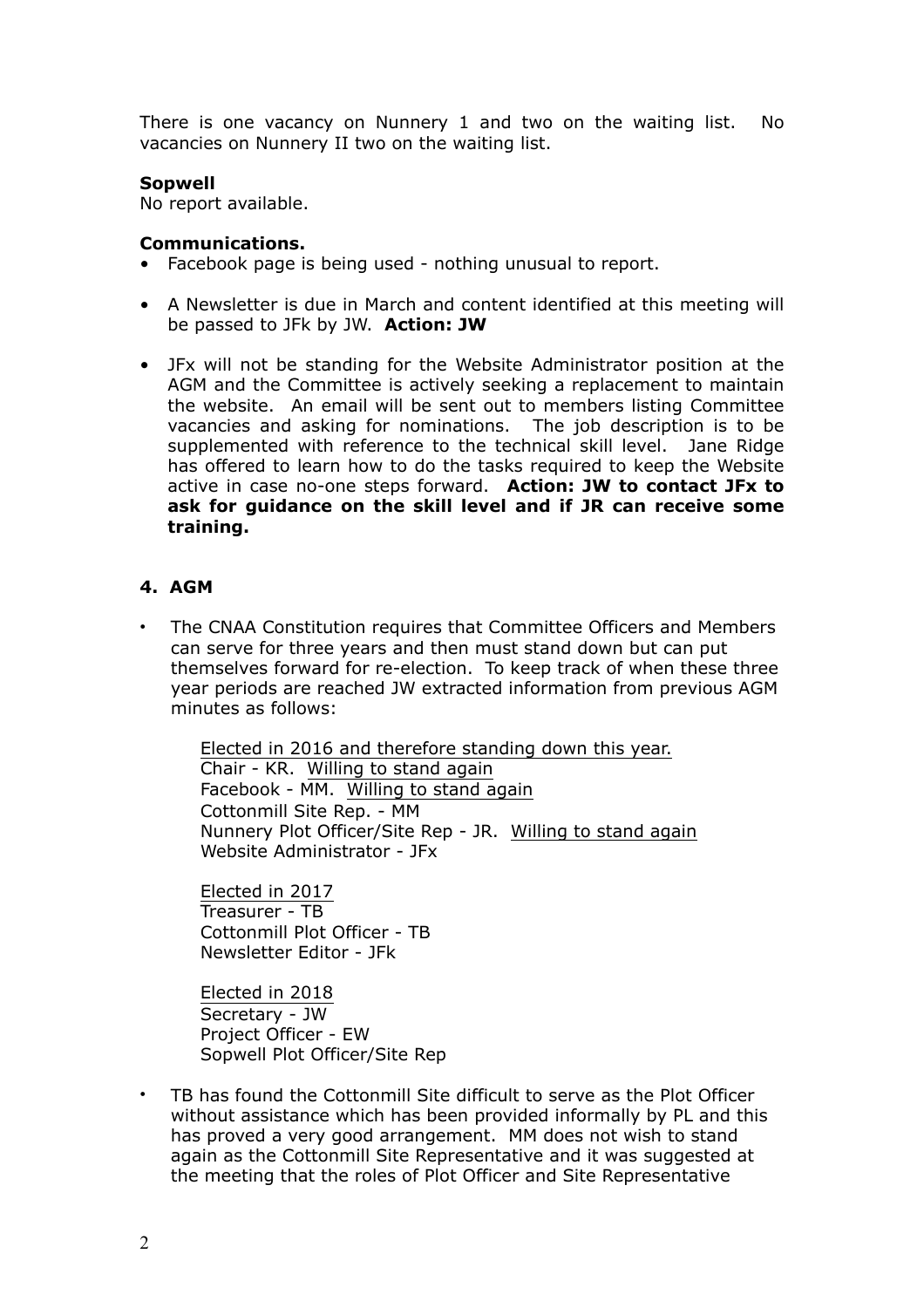should be combined as happens at Nunnery and Sopwell. Because of the size of the Cottonmill site it was agreed that it would be appropriate to create an Assistant Plot Officer position to replace the Site Rep. It has been discussed before that there was a lack of clarity about the two roles and it was suggested that it could be proposed at the AGM to simply have the role of Assistant Plot Officer at Cottonmill. PL said he would be willing to stand for this position.

- An email will be circulated to members reminding them of the date of the AGM, supplying the minutes of the 2018 AGM and setting out the vacant positions and where current Committee members are willing to stand again. This email will put details of the Web Administrator position with a big plea for someone to step forward. Any nominations must be supplied with details of the member being nominated and the names of the members proposing the candidate and seconding the proposal. All nominations must be received no later than 14th April which is 14 days before the AGM on 28th April. **Action: JW**
- The information sent out in the email about the AGM will be placed in the Newsletter and on the Website. **Action: JW, JFk.**
- 2018 Accounts- EW will not act as the scrutineer as she is now on the Committee. Scott Bailey will undertake the review with Alison Shipperlee. JW will send out the accounts once reviewed to members before the AGM. **Action: JW**

### 5**. NAS Membership, insurance implications and data requirement.**

- It was agreed that although the NAS has recently changed its benefits to provide some liability cover for members, TB has looked in depth at the cover offered and concludes that it falls short of the cover required by CNAA and cannot be relied upon to cover, for example CNAA public events. **Action: TB will re-new the CNAA policy.**
- CNAA's Affiliation to NAS is conditional upon supplying the name, email home and email addresses for CNAA members. JW has issued an email explaining that members should not re-new subscriptions on April 1st if they object to this data being supplied and has had no concerned or negative responses. The membership form is being amended to state this clearly. **ActionTB.** The CNAA privacy statement is to be amended to reflect this requirement. **Action: JW to insert amendment and circulate to Committee Members for comment**.

### 6. **RIVER VER AND VERULAMIUM LAKE IMPROVEMENT PROJECT**

• Simon Grover attended a Council Environmental Scrutiny Committee and agreed to take forward questions and concerns for members. JW issued an email on behalf of CNAA setting out views on the revised proposal and a number of members sent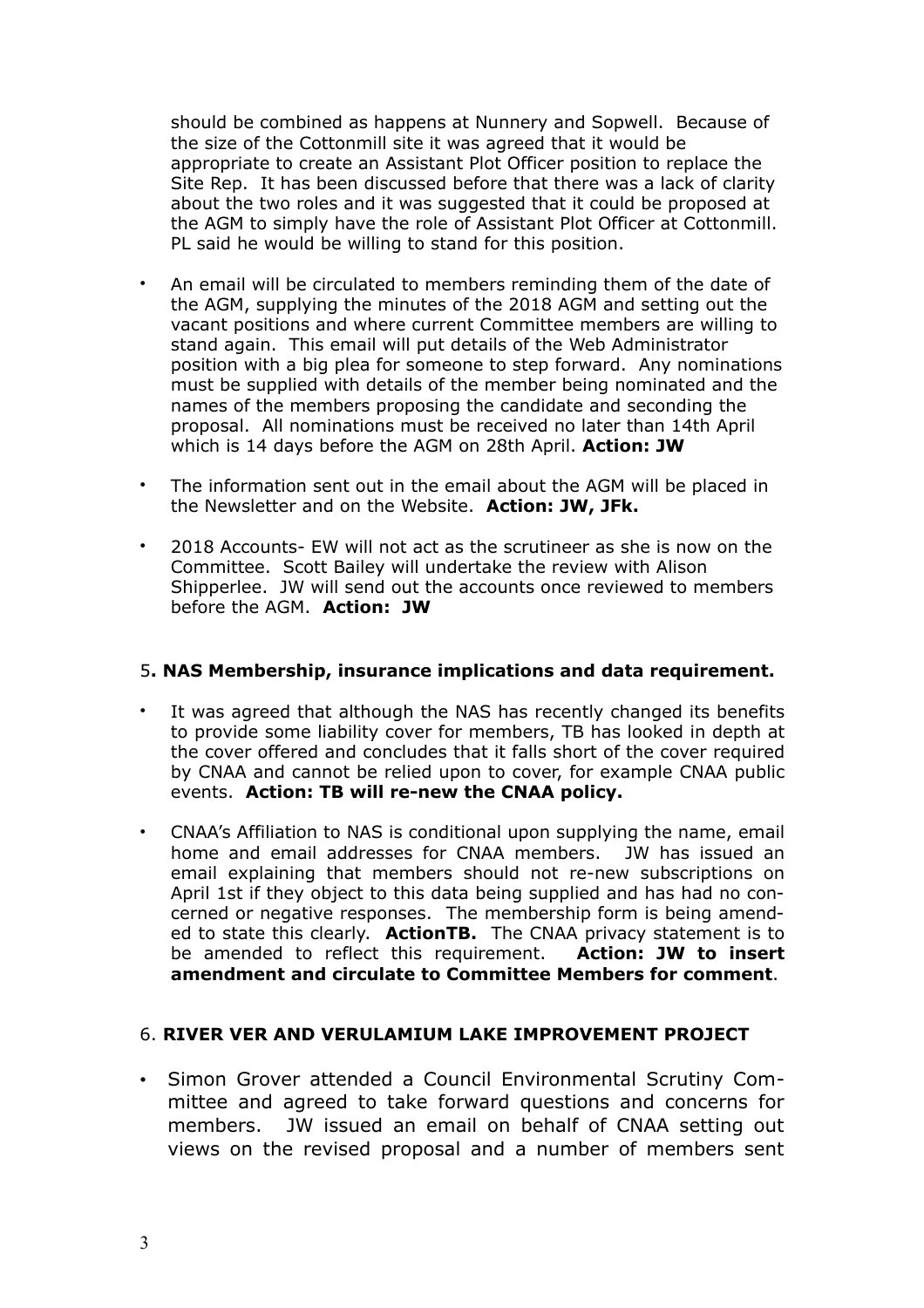detailed emails to SG. **Action: JW to contact SG to get feedback from this meeting.** 

- Members were also encouraged to respond to the SADC questionnaire about the proposed move from Cottonmill and new site. Some members felt uncomfortable responding as it assumes the project at Reach 4 will go ahead with little opportunity to make comments that challenged this assumption. This will be brought to the attention of Dan Flitton on behalf of CNAA. **Action:JW**
- There has been no publication of the formal outline proposal as it is still referred to as draft. **Action: JW to follow this up with Dan Flitton**

# **7. MARCH NEWSLETTER CONTENT**

- Membership form and reminder due 1 April
- Updated privacy statement and reminder that data to go to NAS
- Ver Update (will be supplied nearer publication date). Insert CNAA sub-group position statement either as already issued or amended. Thanks to those who sent to Simon Grover and also who filled in Q'aire. Urge members to take advantage of any local elections to lobby candidates about the proposals.
- AGM date 28th April 2019 11-00 at Sub-aqua club. Bar open afterwards for informal get-together.
- Vacancies-nomination details see 4 above.
- Sustainable St Albans 11th May to 1st June. Cottonmill allotment open to the public on 12th May - 11-00 to 14-30. Refreshments provided by Cottonmill and Sopwell Hub. **Action: MM to send JFk details.** Nunnery may be open - **JR to advise when she is clear on her availability.**

## **AOB**

- NAS AGM invitation to attend under discussion with TB.
- TB is proposing that CNAA replaces the very heavy tables used for its events with lightweight one. **Action: TB to provide details of costs but in principle Committee thought this should be taken forward.**

## **NEXT MEETING**

To be arranged by email for suggested for May 2019.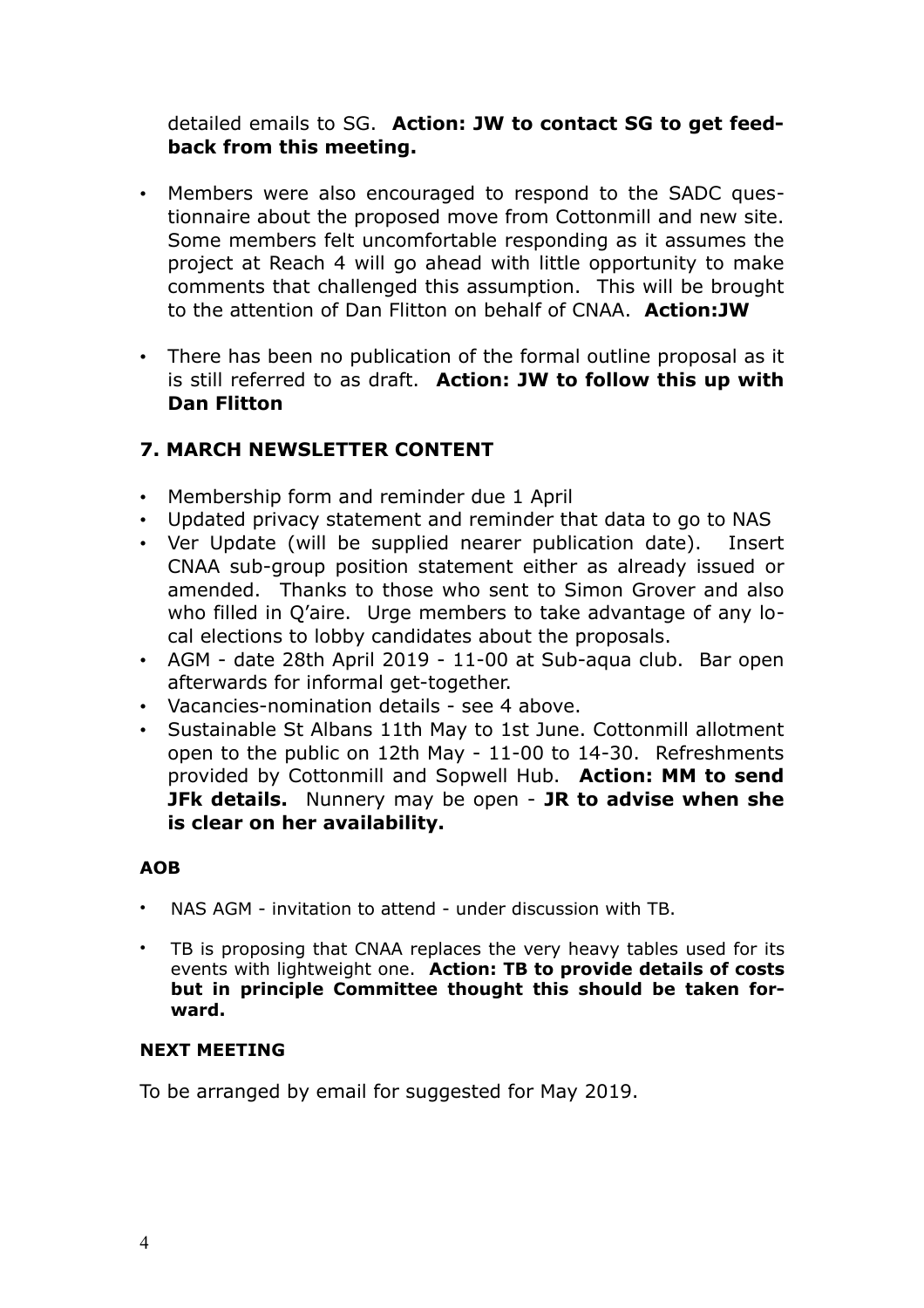## **Action Summary**

| Ver project                      | Ask KR if he arranged<br>meeting with SADC and EA                                                                                                                                                  | <b>JW</b>               |  |
|----------------------------------|----------------------------------------------------------------------------------------------------------------------------------------------------------------------------------------------------|-------------------------|--|
| Web<br>Administrator             | Ask JFX the skill level<br>required and can JR receive<br>some training as a back-up.                                                                                                              | <b>JW</b>               |  |
| March<br><b>Newsletter</b>       | Advise JFk of content                                                                                                                                                                              | JW                      |  |
| <b>AGM</b>                       | email to members about<br>date, listing vacant<br>positions, details of web<br>admin position and asking<br>for nominations. Include<br>minutes of 2018 AGM.<br>Same details to go onto<br>website | <b>JW</b><br><b>JFx</b> |  |
| <b>Accounts</b>                  | Scott Bailey to replace EW.<br>with Alison Shipperlee.<br>Once scrutinised to be sent<br>to members.                                                                                               | TВ<br><b>JW</b>         |  |
| <b>CNAA</b><br>Insurance         | Approved for re-newal                                                                                                                                                                              | TB                      |  |
| <b>CNAA Privacy</b><br>statement | To be amended to reflect<br>release of data to NAS and<br>circulated for comment                                                                                                                   | <b>JW</b>               |  |
| Membership<br>form               | To be amended to reflect<br>release of data to NAS and<br>circulated for comment                                                                                                                   | TB                      |  |
| Ver Project                      | <b>Contact Simon Grover to</b><br>get feedback from<br><b>Environment Committee,</b><br>Dan Flitton for update on<br>formal proposal release and<br>to comment on Q'aire                           | JW                      |  |
| Allotment open<br>day            | Send details of Hub to JFk<br>for Newsletter.<br>Advise if Nunnery can be                                                                                                                          | <b>MM</b><br>JR         |  |
|                                  | open                                                                                                                                                                                               |                         |  |